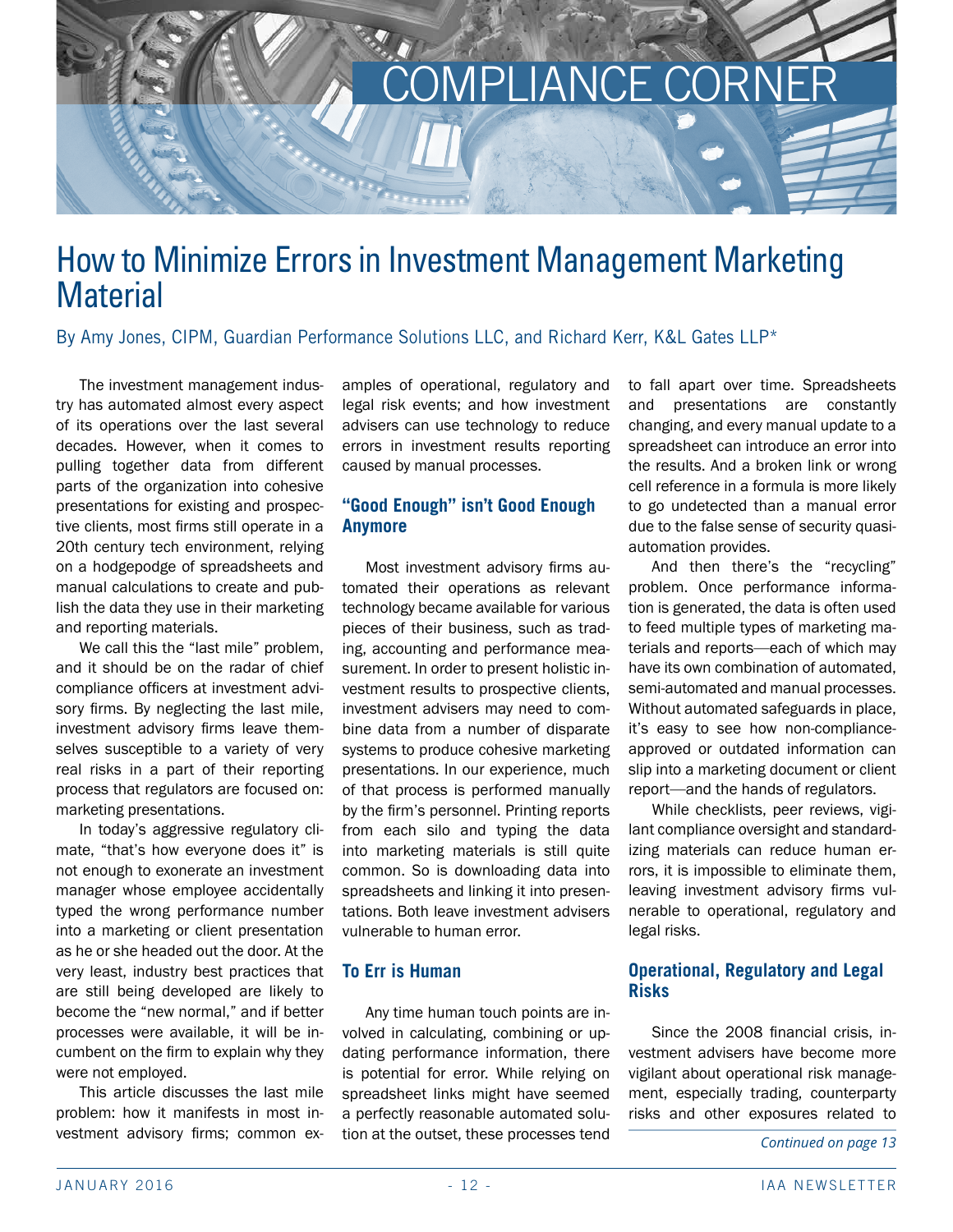potential loss of money. However, one of the neglected areas of operational risk is "production of information"—which includes information produced for regulatory reporting and communicating with current and prospective clients.

Investment firms have a duty to disseminate accurate information to external parties. The adopting release for the Securities and Exchange Commission (the "SEC") Final Rule regarding Compliance Programs of Investment Companies and Investment Advisers states: "We expect that an adviser's policies and procedures, at a minimum, should address the following issues to the extent that they are relevant to that adviser: … The accuracy of disclosures made to investors, clients, and regulators, including account statements and advertisements."

The SEC has widely publicized its data analytics capabilities, including forming specialized units that analyze mountains of data using sophisticated software. The SEC continues to increase the volume of data required from investment advisers through rulemaking related to regulatory reporting. It appears that the SEC seeks to build a mosaic of each firm, and firms want their mosaic to appear clean and intact. Should the SEC knock on your door, it's in your firm's best interest to show operational efficiency, internal controls and a solid culture of compliance.

# **Common "last mile" errors**

While no investment advisory firm we know would ever willfully misrepresent information, unintentional mistakes can and do creep into marketing materials, exposing the firm to a variety of risks and inviting regulatory scrutiny. In our practices, we've encountered performance and reporting missteps as a result of the "last mile" problem. Some common examples include:

• Copying return numbers into the wrong return-period column

It doesn't take much to copy a 3− year composite return number from a spreadsheet into the 5−year return column in a presentation or manager database. This common type of cutand-paste error is easy to make and hard to catch.

#### • Using an existing marketing pitch book as the template for a different strategy presentation

Let's say a firm uses its Small-Cap Core pitch book as the template for a Small-Cap Growth presentation. It's easy to copy-and-paste Small-Cap Growth returns into the existing document but forget to change the benchmark name—and/or data—from the original Russell 2000 Index to the correct Russell 2000 Growth Index.

#### • Inadvertently including the wrong GIPS® information

For investment management firms that claim compliance with the Global Investment Performance Standards (GIPS), regulators understand that there are very specific requirements when presenting composite performance information. They look closely at composite data to verify that GIPS-compliant firms are including all required statistics, updated at least annually, for all marketed composites. When marketing materials, strategy fact sheets and website pages are updated manually, it is easy for unintentional mistakes to slip in unnoticed. A common example is to inadvertently copy the GIPS statistics or disclosures for one composite into materials designed for a different composite strategy.

• Failing to include required regulatory disclosures in sales materials While this can—and does—happen to of investment advisory firms, those claiming GIPS compliance are doubly vulnerable here. When it comes to GIPS errors, the offending firm can be required to redistribute the corrected Compliant Presentation ("CP") slide to current and prospective clients who received the original materials, which exposes the firm to reputational risk. Trust us when we say that no firm wants to go through that process!

#### • Different sources for information

Unfortunately, when the firm's process is to manually update performance grids, charts and graphs, the door is left open for personnel in different departments to use their own sources and offline spreadsheets to calculate performance and use those results when updating materials. This is problematic since different sources and methodologies could produce different results––plus it makes it difficult to ensure that appropriate books and records are maintained that support all information that is presented. Without a process that locks down source data and then automatically uses that data to create presentation materials, the firm is forced to have additional compliance checks in place to validate and trace results to the firm's official source thus creating inefficient processes.

#### • Discrepancies between data in regulatory filings and marketing materials

Investment managers are constantly changing the content of their marketing materials to address the needs of specific audiences and/or to tell their story in a slightly different way. That process can be highly manual, resulting in any of the errors noted above and, in some cases, discrepancies between the facts and data that appear in regulatory filings and those that appear in the marketing presentation. These discrepancies or "different versions of the truth" send up regulatory red flags and could result in a violation.

## **Automating the Last Mile**

So, what can managers do to avoid last mile problems? Best practices are

*Continued on page 14*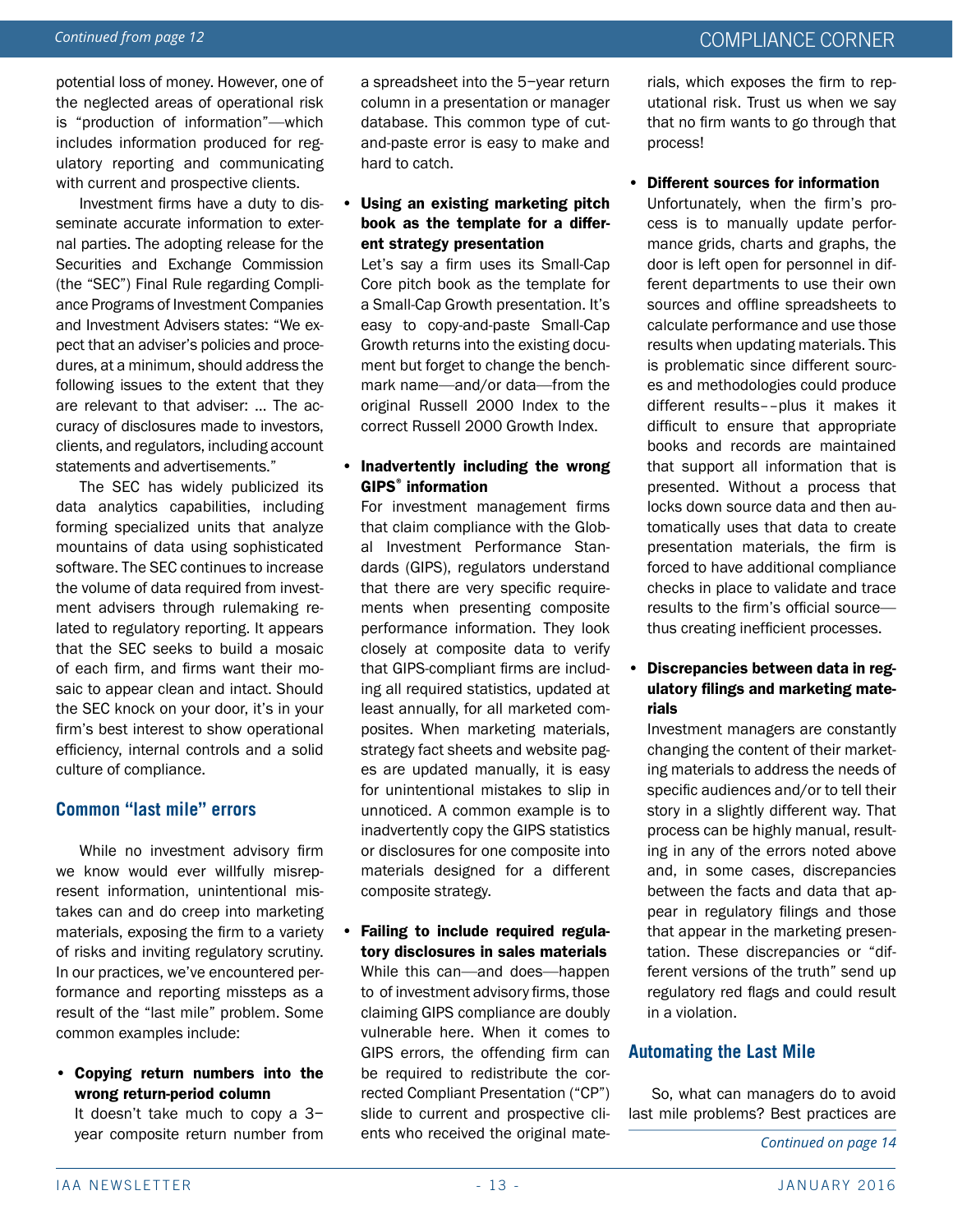# COMPLIANCE CORNER *Continued from page 13*

to automate the entire process of producing marketing and presentation materials, from the first step of capturing accurate performance and making appropriate disclosure to the last step of obtaining compliance approval. Automation helps reduce human error, creates operational efficiencies and includes built-in safeguards that eliminate the possibility of distributing material that has not been approved by compliance.

Fortunately, firms today have many options. They can develop in-house software, purchase and install on-premises applications, or sign up for cloud-based services. Over the last decade, the cost of software has come down drastically and reliability has improved, so most firms should be able to find a solution that's right for them.

No matter which approach a firm takes, here are three key areas of functionality to look for:

#### 1. Quantitative data goes straight through from source systems to the final marketing materials and client reports

Returns and holdings from the firm's accounting system, attribution and characteristics from analytics systems, and GIPS statistics, if applicable, should all flow straight through to marketing presentations and other reports with zero manual updates. If a firm is massaging data because output from the source systems are incorrect, then the root cause for the data errors should be identified and fixed prior to automating marketing and client communications.

#### 2. Built-in checks for GIPS disclosures, mandatory slides and compliance approval

Any automated last mile solution should include safeguards against producing a presentation that does not include the most current GIPS CP slide and/or is not otherwise compliance-approved. Look for a system that has built-in checks for required regulatory elements and compliance approvals, an alert or do-not-publish default if the presentation is missing vital pieces, and a solid page-numbering protocol to ensure disclosures reference the correct page number for the GIPS CP slide.

#### 3. System provides a single pool of data and content for multiple communication purposes

A robust software platform should allow a firm to automatically gather data from multiple systems into a single pool, where it can be combined with regulatory disclosures and commentary from portfolio managers. This one pool becomes the sole source for production of all sales and client communication materials—not just marketing presentations.

# **Trust but Verify**

Automation can increase accuracy while reducing operational, regulatory and legal risks. However, software is only as good as its inputs. Fully automating the last mile is not a substitute for prudent checks and balances or having appropriate procedures and controls in place during installation and on an ongoing basis. And whether a firm builds the software in-house, installs-on-premises or chooses a cloud-based system, be sure cybersecurity protocols are robust.

Technology can help bring the last mile up to par with the automation used in the rest of the organization. When the right controls and systems are in place, firms can leverage technology that allows for a predicable outcome and can reduce the burden on compliance personnel. The firm's internal risk score associated with performance advertising may also be lowered when automation is used to control where the data is derived from, how the content is updated, and who is involved to approve materials. However, investment advisers can never delegate their duties to software. Firms will always need qualified compliance personnel and other professionals with the expertise to oversee processes and stay ahead of changing regulatory requirements.

#### **Conclusion**

No matter how vigilant an investment management firm is, mistakes can still slip into marketing materials and client reports, leaving the firm vulnerable to unwanted regulatory scrutiny. Most firms rely on automated solutions in their performance and attribution calculation processes, but the final and most important part of the process—pulling all the required information and disclosures into holistic marketing and client presentations—is still largely a mishmash of disparate manual and quasiautomated events.

Automating this last mile removes human touch points to help produce accurate marketing and client materials and reduce operational, regulatory and reputational risks in the process. There are a variety of top-notch automation solutions available to managers today that pool data from various systems, combine it with input from portfolio managers, and have built-in safeguards to prevent many common errors, all while ensuring the final marketing presentation meets regulatory requirements. In order to communicate consistently accurate investment results—and avoid regulatory attention—investment managers would be well advised to automate the last mile when producing marketing presentations and client reports.

*This article is based on material in a white paper prepared with our input and published by Assette. The complete white paper is available at [www.assette.com/](http://www.assette.com/LastMile) [LastMile](http://www.assette.com/LastMile) and includes some steps short of full automation that may also reduce operational, regulatory and legal risks.* 

*\* Amy Jones, CIPM, can be reached at (916) 282-2161 and [Amy@Compliant-](mailto:Amy%40CompliantPerformance.com?subject=)[Performance.com.](mailto:Amy%40CompliantPerformance.com?subject=) She is the Founder and Principal at Guardian Performance* 

*Continued on page 19*